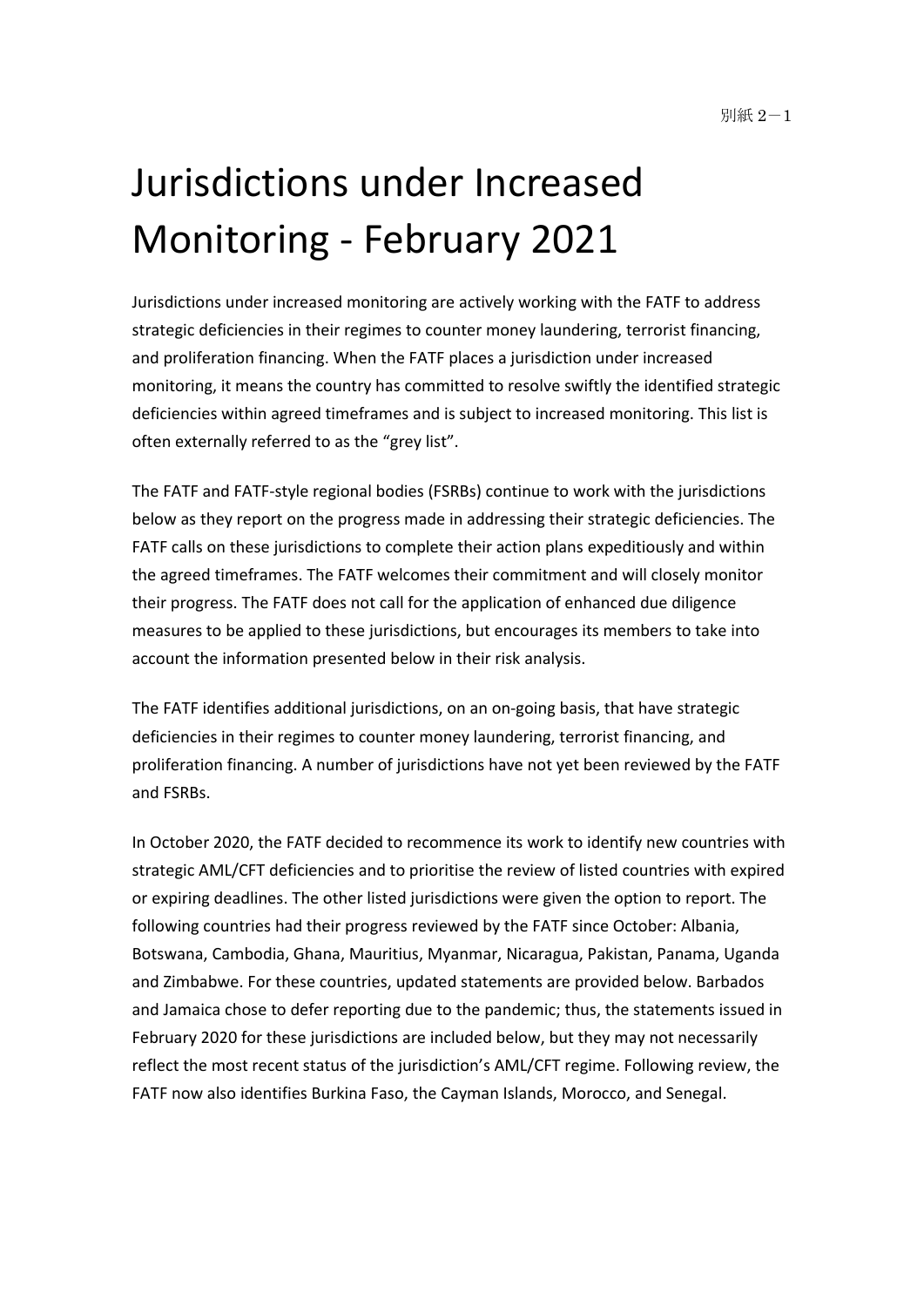The FATF welcomes the progress made by these countries in combating money laundering and terrorist financing, despite the challenges posed by COVID-19.

| Albania               |
|-----------------------|
| <b>Barbados</b>       |
| <b>Botswana</b>       |
| <b>Burkina Faso</b>   |
| <b>Cambodia</b>       |
| <b>Cayman Islands</b> |
| Ghana                 |
| Jamaica               |
| <b>Mauritius</b>      |
| <b>Morocco</b>        |
| <b>Myanmar</b>        |
| <b>Nicaragua</b>      |
| <b>Pakistan</b>       |
| <b>Panama</b>         |
| <b>Senegal</b>        |
| Syria                 |
| Uganda                |
| <u>Yemen</u>          |
| <b>Zimbabwe</b>       |
|                       |

#### **Jurisdictions with strategic deficiencies**

# Albania

 Since February 2020, when Albania made a high-level political commitment to work with the FATF and MONEYVAL to strengthen the effectiveness of its AML/CFT regime, Albania has taken steps towards improving its AML/CFT regime, including by ensuring that DNFBP supervisors take a risk-based approach and incorporate AML/CFT components into their inspections and by enhancing regular outreach to FIs and DNFBPs regarding targeted financial sanctions obligations. Albania should continue to work on implementing its action plan to address its strategic deficiencies, including by: (1) finalising a project to reduce the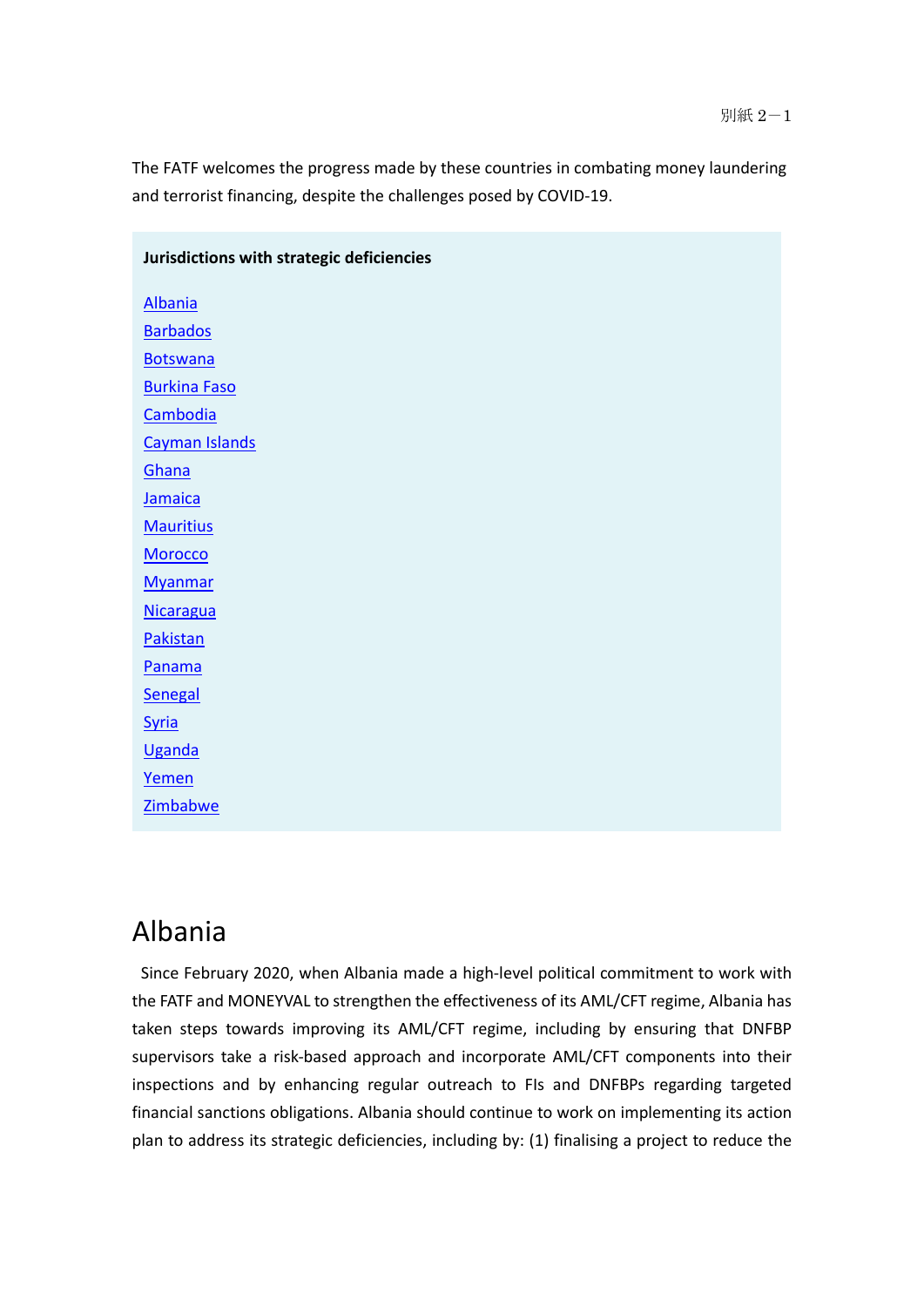informal, cash-based economy and to register ownership of all real estate; (2) improving the timely handling of mutual legal assistance requests; (3) establishing more effective mechanisms to detect and prevent criminals from owning or controlling DNFBPs, including by strengthening competent authorities' powers to apply sanctions; (4) ensuring that accurate and up-to-date legal and beneficial ownership information is available on a timely basis; (5) increasing the number and improving the sophistication of prosecutions and confiscations for ML, especially in cases involving foreign predicate offenses or third-party ML; and (6) improving the implementation of targeted financial sanctions through supervisory actions that identify and rectify compliance deficiencies.

### Barbados

#### (Statement from February 2020)

 In February 2020, Barbados made a high-level political commitment to work with the FATF and CFATF to strengthen the effectiveness of its AML/CFT regime. Since the completion of its MER in November 2017, Barbados has made progress on a number of its MER recommended actions to improve technical compliance and effectiveness, including by updating the National Risk Assessment and developing mitigating measures. Barbados will work to implement its action plan, including by: (1) demonstrating it effectively applies riskbased supervision for FIs and DNFBPs; (2) taking appropriate measures to prevent legal persons and arrangements from being misused for criminal purposes, and ensuring that accurate and up to date basic and beneficial ownership information is available on a timely basis; (3) increasing the capacity of the FIU to improve the quality of its financial information to further assist law enforcement authorities in investigating ML or TF; (4) demonstrating that money laundering investigations and prosecutions are in line with the country's risk profile and reducing the backlog to complete prosecutions that result in sanctions when appropriate; (5) further pursuing confiscation in ML cases, including by seeking assistance from foreign counterparts.

#### Botswana

Since October 2018, when Botswana made a high-level political commitment to work with the FATF and ESAAMLG to strengthen the effectiveness of its AML/CFT regime and address any related technical deficiencies, Botswana has taken steps towards improving its AML/CFT regime, including by implementing risk-based supervision or monitoring programmes. Botswana should continue to work on implementing its action plan to address its strategic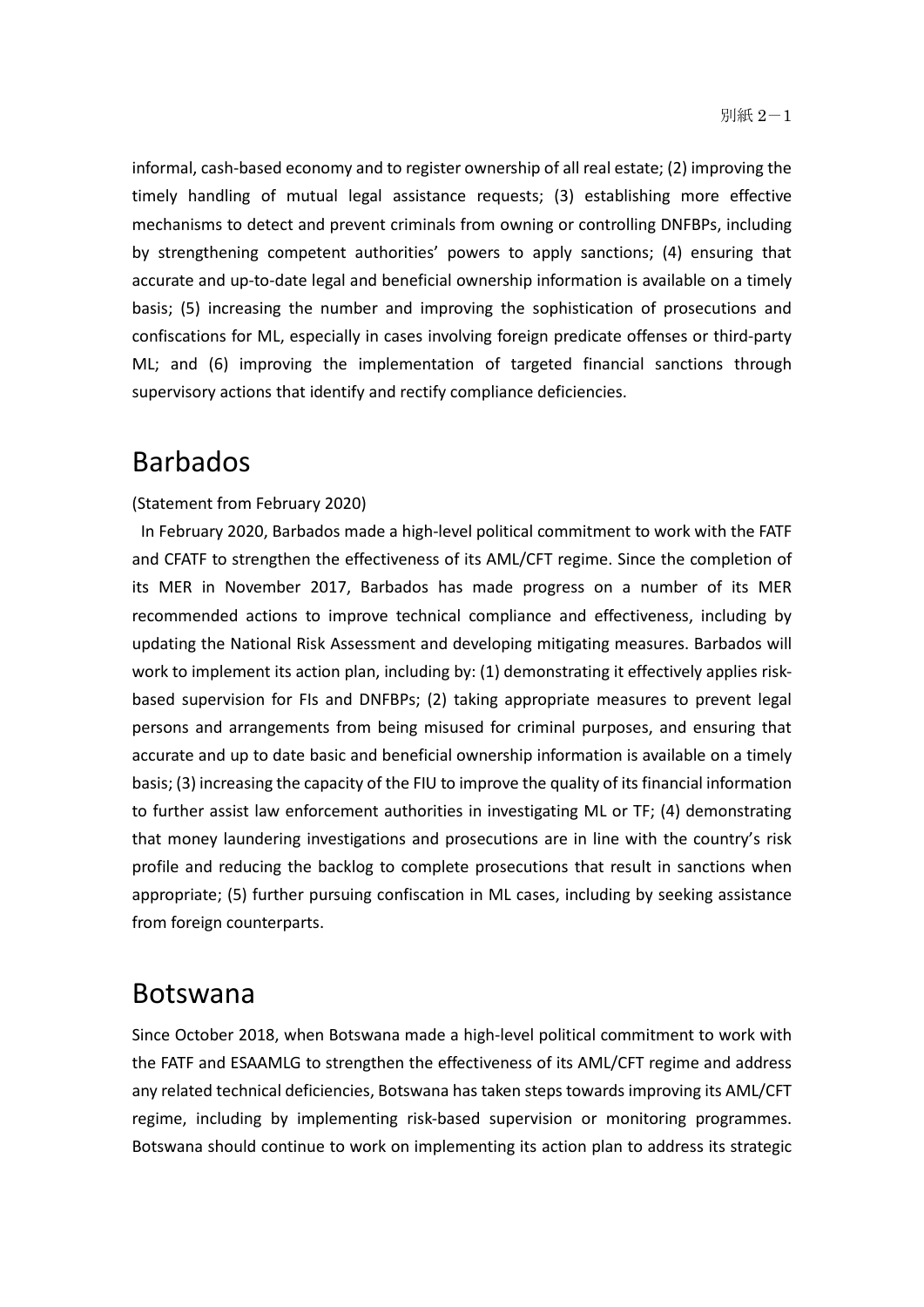deficiencies, including by: (1) improving the dissemination and use of financial intelligence by the FIU and others to identify and investigate ML cases; (3) implementing a CFT strategy, and improving the TF investigation capacity of the law enforcement agencies; (4) ensuring the implementation without delay of targeted financial sanctions measures related to proliferation financing; and (5) applying a risk-based approach to monitoring NPOs.

The FATF notes Botswana's continued progress across its action plan, however a number of its action plan deadlines have expired or will soon expire and work remains. The FATF encourages Botswana to continue to work on implementing its action plan to address the above mentioned strategic deficiencies as soon as possible.

# Burkina Faso

 In February 2021, Burkina Faso made a high-level political commitment to work with the FATF and GIABA to strengthen the effectiveness of its AML/CFT regime. Since the completion of its MER in 2019, Burkina Faso has made progress on a number of its MER recommended actions to improve technical compliance and effectiveness, including by adopting a national AML/CFT strategy in December 2020. Burkina Faso will work to implement its action plan, including by: (1) adopting and implementing follow-up mechanisms for monitoring actions in the national strategy; (2) seeking MLA and other forms of international cooperation in line with its risk profile; (3) strengthening of resource capacities of all AML/CFT supervisory authorities and implementing risk based supervision of FIs and DNFBPs; (4) maintaining comprehensive and updated basic and beneficial ownership information and strengthening the system of sanctions for violations of transparency obligations; (5) increasing the diversity of STR reporting; (6) enhancing FIU's human resources through additional hiring, training and budget; (7) conduct training for LEAs, prosecutors and other relevant authorities; (8) demonstrating that authorities are pursuing confiscation as a policy objective; (9) enhancing capacity and support for LEAs and prosecutorial authorities involved in combatting TF, in line with the TF National Strategy; and (10) implementing an effective targeted financial sanctions regime related to terrorist financing and proliferation financing as well as riskbased monitoring and supervision of NPOs.

# Cambodia

Since February 2019, when Cambodia made a high-level political commitment to work with the FATF and APG to strengthen the effectiveness of its AML/CFT regime and address any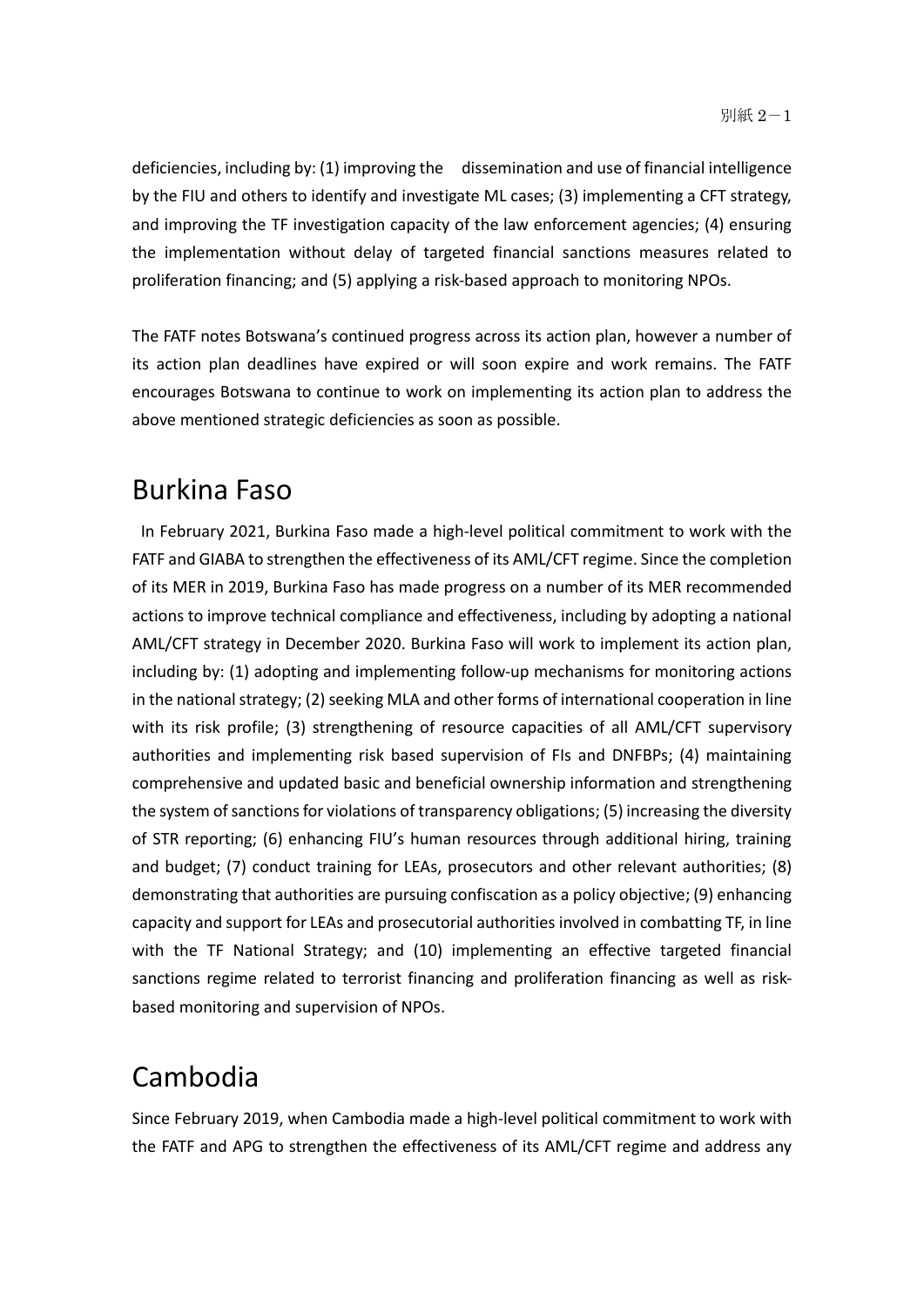related technical deficiencies, Cambodia has taken steps towards improving its AML/CFT regime, including by increasing the use of MLA, issuing a directive to set the appropriate CDD threshold for casinos and enacting the legal framework for targeted financial sanctions related to proliferation financing.

Cambodia should continue to work on implementing its action plan to address its strategic deficiencies, including by: (1) ensuring prompt, proportionate and dissuasive enforcement actions are applied to banks, as appropriate; (2) enhancing disseminations of financial intelligence to law enforcement authorities in line with high-risk crimes; (3) demonstrating an increase in ML investigations and prosecutions in line with risk; (4) demonstrating an increase in the freezing and confiscation of criminal proceeds, instrumentalities, and property of equivalent value; (5) raising awareness amongst the private sector of new obligations concerning targeted financial sanctions related to proliferation financing and enhancing the understanding of sanctions evasion.

The FATF notes Cambodia's continued progress across its action plan, however all deadlines have now expired and work remains. The FATF encourages Cambodia to continue to work on implementing its action plan to address the above-mentioned strategic deficiencies as soon as possible.

# Cayman Islands

In February 2021, the Cayman Islands made a high-level political commitment to work with the FATF and CFATF to strengthen the effectiveness of its AML/CFT regime. Since the completion of its MER in November 2018, the Cayman Islands has made progress on a number of its MER recommended actions to improve effectiveness, including by updating its AML/CFT national strategy; conducting a TF risk assessment and a number of sectoral risk assessments; amending its Anti-Money Laundering (Amendment) regulation and Proceeds of Crime (Amendment) law; designating AML/CFT regulator for DNFBPs and creating a new Bureau of Financial Investigations for investigating ML. The Cayman Islands will work to implement its action plan, including by: (1) applying sanctions that are effective, proportionate and dissuasive, and taking administrative penalties and enforcement actions against obliged entities to ensure that breaches are remediated effectively and in a timely manner; (2) imposing adequate and effective sanctions in cases where relevant parties (including legal persons) do not file accurate, adequate and up to date beneficial ownership information; and (3) demonstrating that they are prosecuting all types of money laundering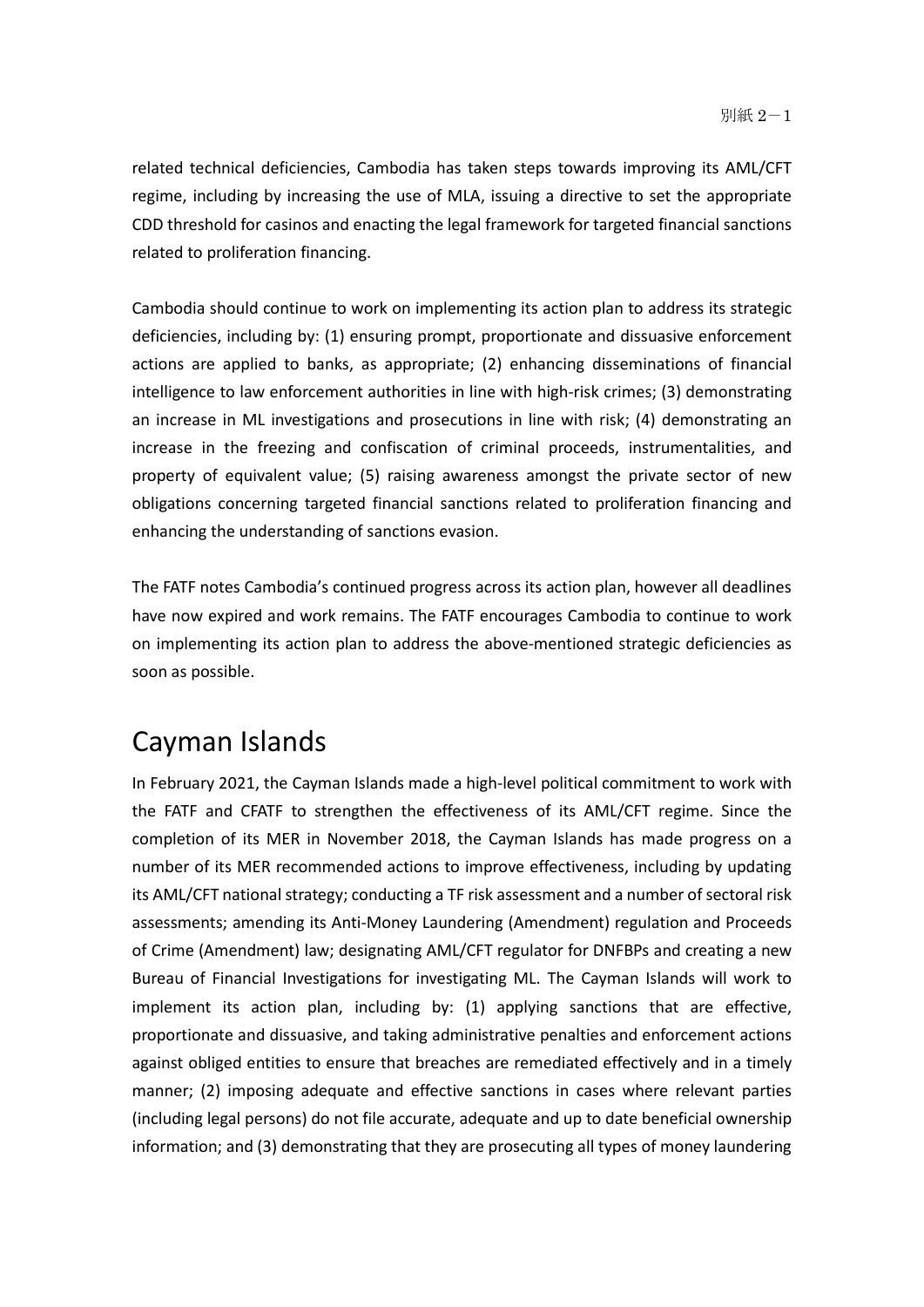in line with the jurisdiction's risk profile and that such prosecutions are resulting in the application of dissuasive, effective, and proportionate sanctions.

## Ghana

 Since October 2018, when Ghana made a high-level political commitment to work with the FATF and GIABA to strengthen the effectiveness of its AML/CFT regime. The FATF has made the initial determination that Ghana has substantially completed its action plan and warrants an on-site assessment to verify that the implementation of Ghana's AML/CFT reforms has begun and is being sustained, and that the necessary political commitment remains in place to sustain implementation in the future. Ghana has made the following key reforms, including by: (1) developing a comprehensive national AML/CFT policy based on risk identified in the national risk assessment; (2) developing measures to mitigate ML/TF risks associated with legal persons and improving risk based supervision: and (3) establishing the timely access to adequate, accurate and current basic and beneficial ownership information; (4) focusing the FIU's activities on the risks identified in the national risk assessment; and (5) applying a risk-based approach for monitoring non-profit organisations. The FATF will continue to monitor the COVID-19 situation and conduct an on-site visit at the earliest possible date.

#### Jamaica

#### (Statement from February 2020)

In February 2020, Jamaica made a high-level political commitment to work with the FATF and CFATF to strengthen the effectiveness of its AML/CFT regime. Since the completion of its MER in November 2016, Jamaica has made progress on a number of its MER recommended actions to improve technical compliance and effectiveness, including by amending its customer due diligence obligations. Jamaica will work to implement its action plan, including by: (1) developing a more comprehensive understanding of its ML/TF risk; (2) including all FIs and DNFBPs in the AML/CFT regime and ensuring adequate risk based supervision in all sectors; (3) taking appropriate measures to prevent legal persons and arrangements from being misused for criminal purposes, and ensure that accurate and up to date basic and beneficial ownership information is available on a timely basis; (4) taking proper measures to increase the use of financial information and to increase ML investigations and prosecutions, in line with the country's risk profile; (5) ensuring the implementation of targeted financial sanctions for TF without delay; and (6) implementing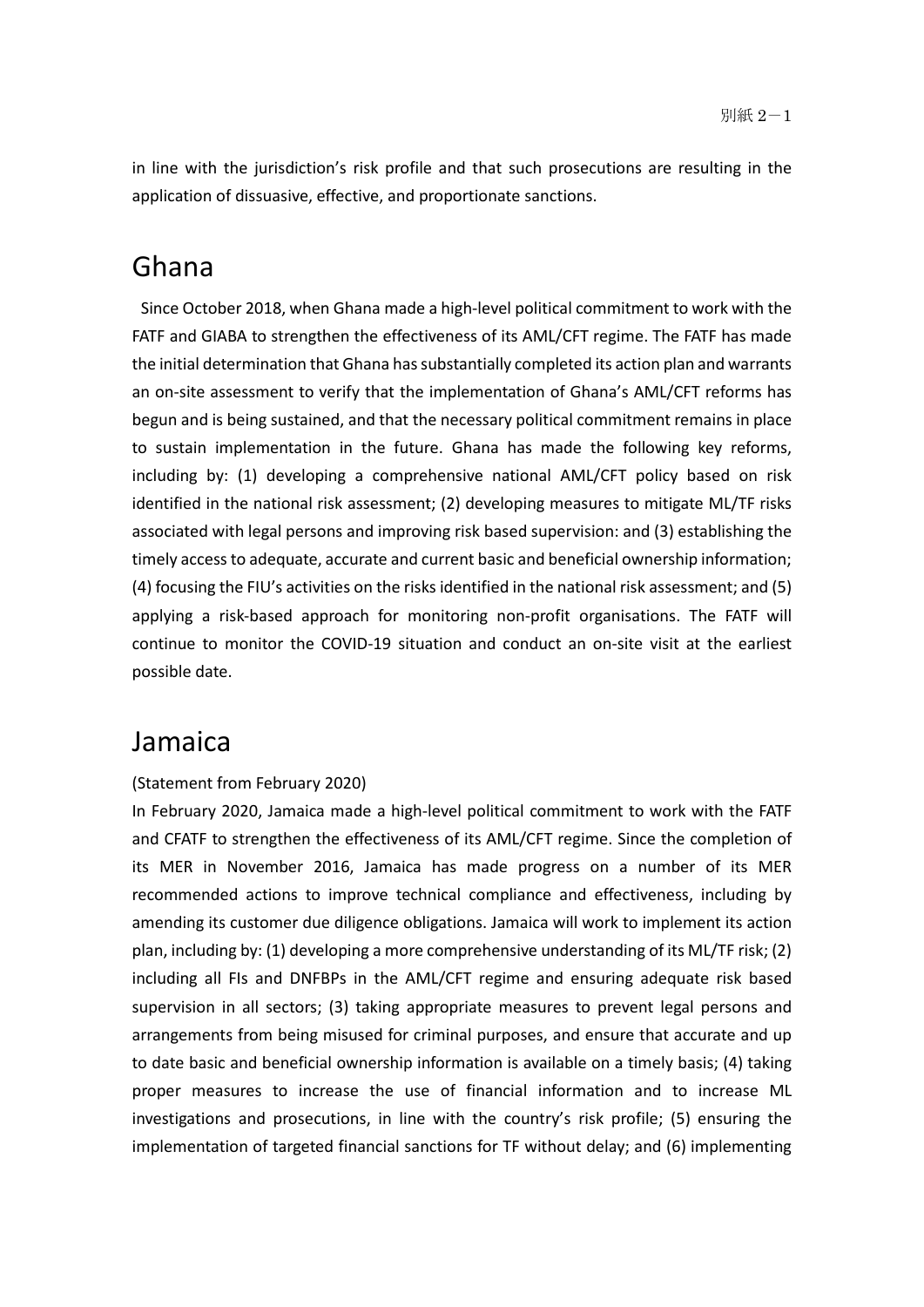a risk based approach for supervision of its NPO sector to prevent abuse for TF purposes.

### **Mauritius**

 Since February 2020, when Mauritius made a high-level political commitment to work with the FATF and ESAAMLG to strengthen the effectiveness of its AML/CFT regime, Mauritius has taken steps towards improving its AML/CFT regime, including by conducting outreach to promote understanding of ML and TF risks and obligations, and providing training for law enforcement authorities to ensure that they have the capability to conduct money laundering investigations. Mauritius should continue to work on implementing its action plan to address its strategic deficiencies, including by: (1) implementing risk-based supervision plans effectively for The Financial Services Commission and relevant DNFBP supervisors and increase the diversity of STR filing, especially among higher risk sectors; (2) ensuring the access to accurate basic and beneficial ownership information by competent authorities in a timely manner; (3) demonstrating that law enforcement agencies have capacity to conduct money laundering investigations, including parallel financial investigations and complex cases; (4) implementing a risk-based approach for supervision of its NPO sector to prevent abuse for TF purposes; and (5) demonstrating the adequate implementation of targeted financial sanctions through outreach and supervision.

#### Morocco

In February 2021, Morocco made a high-level political commitment to work with the FATF and MENAFATF to strengthen the effectiveness of its AML/CFT regime. Since the completion of its MER in 2019, Morocco has made progress on its MER deficiencies to improve technical compliance and effectiveness, including by coordinating the activities and objectives of all relevant AML/CFT agencies so to be consistent with the identified ML/TF risks and adjusted in line with evolving risks. Morocco will work to implement its action plan, including by: (1) demonstrating effective implementation of the case management system to provide timely responses and prioritization of MLA requests in line with the country's risk profile; (2) improving risk-based supervision and taking remedial actions and applying effective, proportionate and dissuasive sanctions for non-compliance; (3) ensuring that the Beneficial Ownership information is adequate, accurate and verified, including information of legal persons and foreign legal arrangements; (4) increasing the diversity of STR reporting; (5) providing FIU with adequate financial and human resources to enhance analytical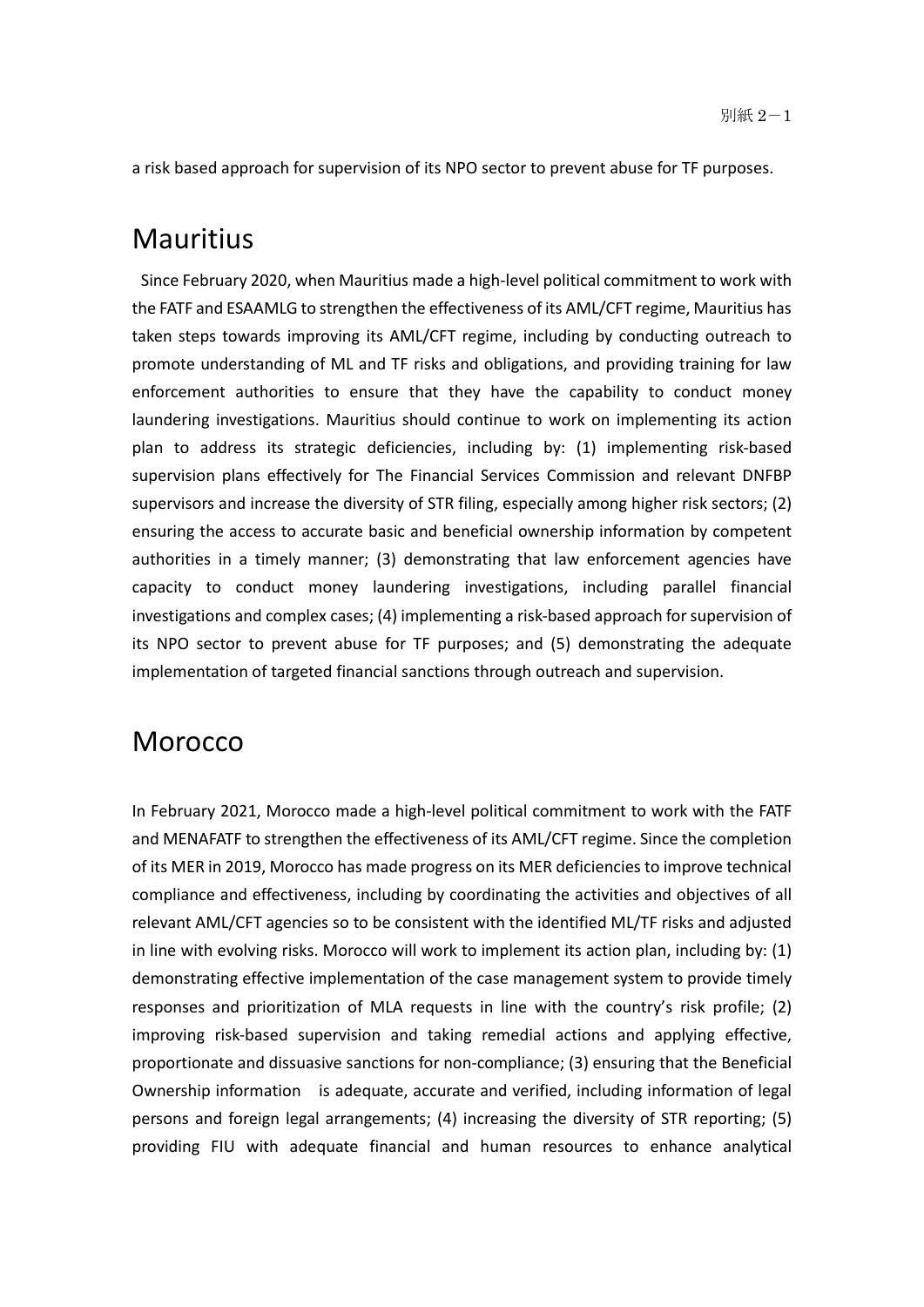capabilities in order to fulfil its core mandate of operational and strategic analysis; (6) prioritising the identification, investigation and prosecution of all types of ML in accordance with the country's risks; (7) building capacity of LEAs, prosecutors, and other relevant authorities to conduct parallel financial investigations, use financial intelligence, seize assets, and seek/provide MLA; and (8) monitoring and effectively supervising the compliance of FIs and DNFBPs with targeted financial sanctions obligations.

### Myanmar

Since February 2020, when Myanmar made a high-level political commitment to work with the FATF and APG to strengthen the effectiveness of its AML/CFT regime and address any related technical deficiencies, Myanmar has taken steps towards improving its AML/CFT regime, including by resourcing the supervisory body for DNFBPs and focusing bank supervision on high-risk thematic areas. Myanmar should continue to work on implementing its action plan to address its strategic deficiencies, including by: (1) demonstrating an improved understanding of ML risks in key areas; (2) demonstrating that onsite/offsite inspections are risk-based, and hundi operators are registered and supervised; (3) demonstrating enhances in the use of financial intelligence in LEA investigations, and increasing operational analysis and disseminations by the FIU; (4) ensuring that ML is investigated/prosecuted in line with risks; (5) demonstrating investigation of transnational ML cases with international cooperation; (6) demonstrating an increase in the freezing/seizing and confiscation of criminal proceeds, instrumentalities, and/or property of equivalent value; (7) managing seized assets to preserve the value of seized goods until confiscation; and (8) demonstrating implementation of targeted financial sanctions related to PF, including training on sanctions evasion.

### Nicaragua

Since February 2020, when Nicaragua made a high-level political commitment to work with the FATF and GAFILAT to strengthen the effectiveness of its AML/CFT regime, Nicaragua has taken steps towards improving its AML/CFT regime, including by taking measures to request assistance from other jurisdictions with the aim of investigating and prosecuting ML/FT cases and adopting a law which establishes a register of beneficial owners. Nicaragua should continue to work on implementing its action plan to address its strategic deficiencies, including by: (1) finalising the updating of the NRA to develop a more comprehensive understanding of its ML/TF risk; (2) conducting effective risk-based supervision; (3) taking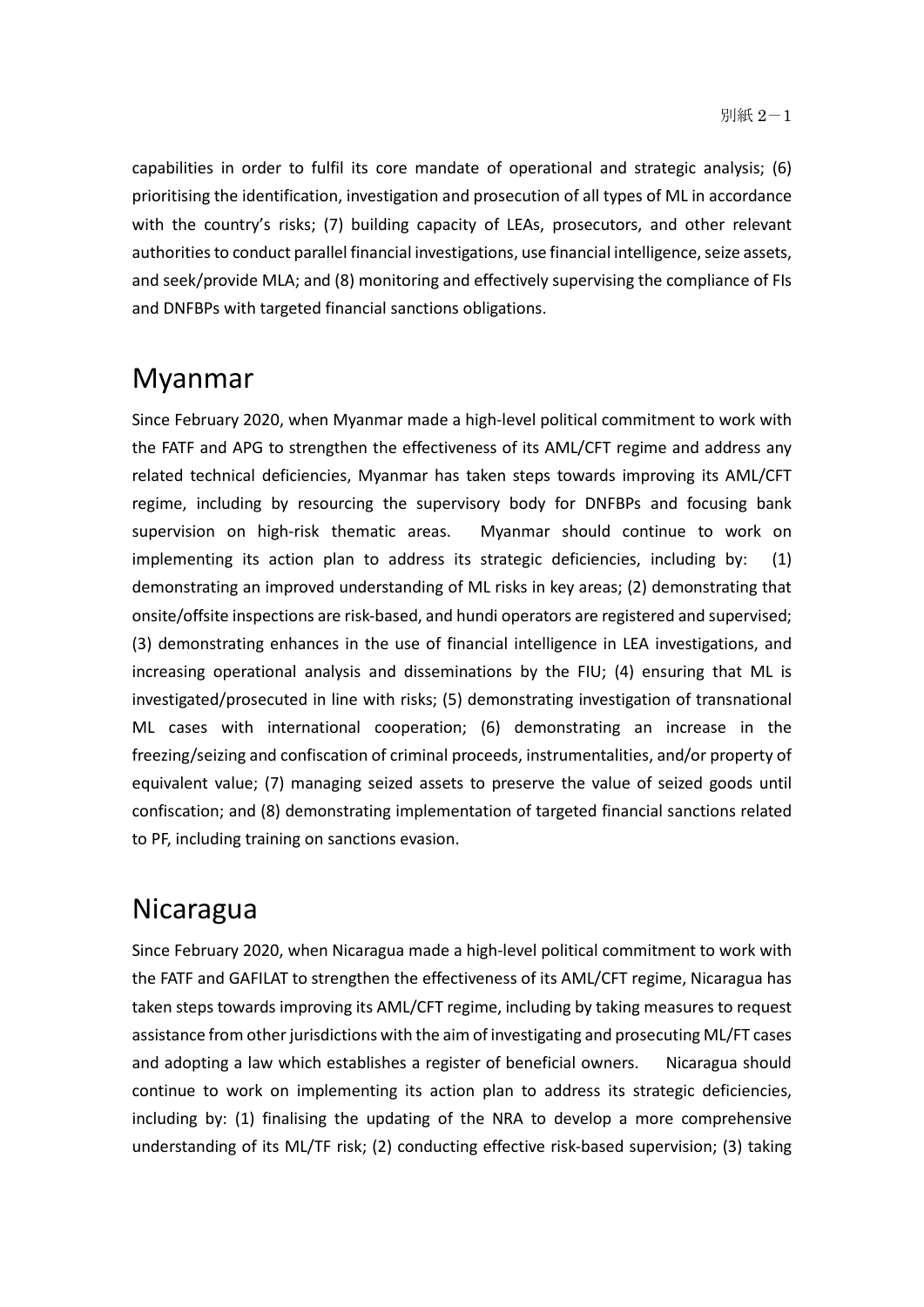appropriate measures to prevent legal persons and arrangements from being misused for criminal purposes.

# Pakistan

Since June 2018, when Pakistan made a high-level political commitment to work with the FATF and APG to strengthen its AML/CFT regime and to address its strategic counter-terrorist financing-related deficiencies, Pakistan's continued political commitment has led to significant progress across a comprehensive CFT action plan, including by: demonstrating that law enforcement agencies are identifying and investigating the widest range of TF activity, demonstrating enforcement against TFS violations, and working to prevent the raising and moving of funds including by controlling facilities and services owned or controlled by designated persons and entities.

Pakistan should continue to work on implementing the three remaining items in its action plan to address its strategically important deficiencies, namely by: (1) demonstrating that TF investigations and prosecutions target persons and entities acting on behalf or at the direction of the designated persons or entities; (2) demonstrating that TF prosecutions result in effective, proportionate and dissuasive sanctions; and (3) demonstrating effective implementation of targeted financial sanctions against all 1267 and 1373 designated terrorists, specifically those acting for or on their behalf.

The FATF takes note of the significant progress made on the entire action plan. To date, Pakistan has made progress across all action plan items and has now largely addressed 24 of the 27 action items. As all action plan deadlines have expired, the FATF strongly urges Pakistan to swiftly complete its full action plan before June 2021.

# Panama

Since June 2019, when Panama made a high-level political commitment to work with the FATF and GAFILAT to strengthen the effectiveness of its AML/CFT regime, Panama has taken steps towards improving its AML/CFT regime, including by finalising and publishing the TF risk assessment and sectoral risk assessments for the corporate and DNFBP sectors and free trade zones and passing legislation on beneficial ownership. . Panama should continue to work on implementing its action plan to address its strategic deficiencies, including by: (1) strengthening its understanding of the ML/TF risk of legal persons, as part of the corporate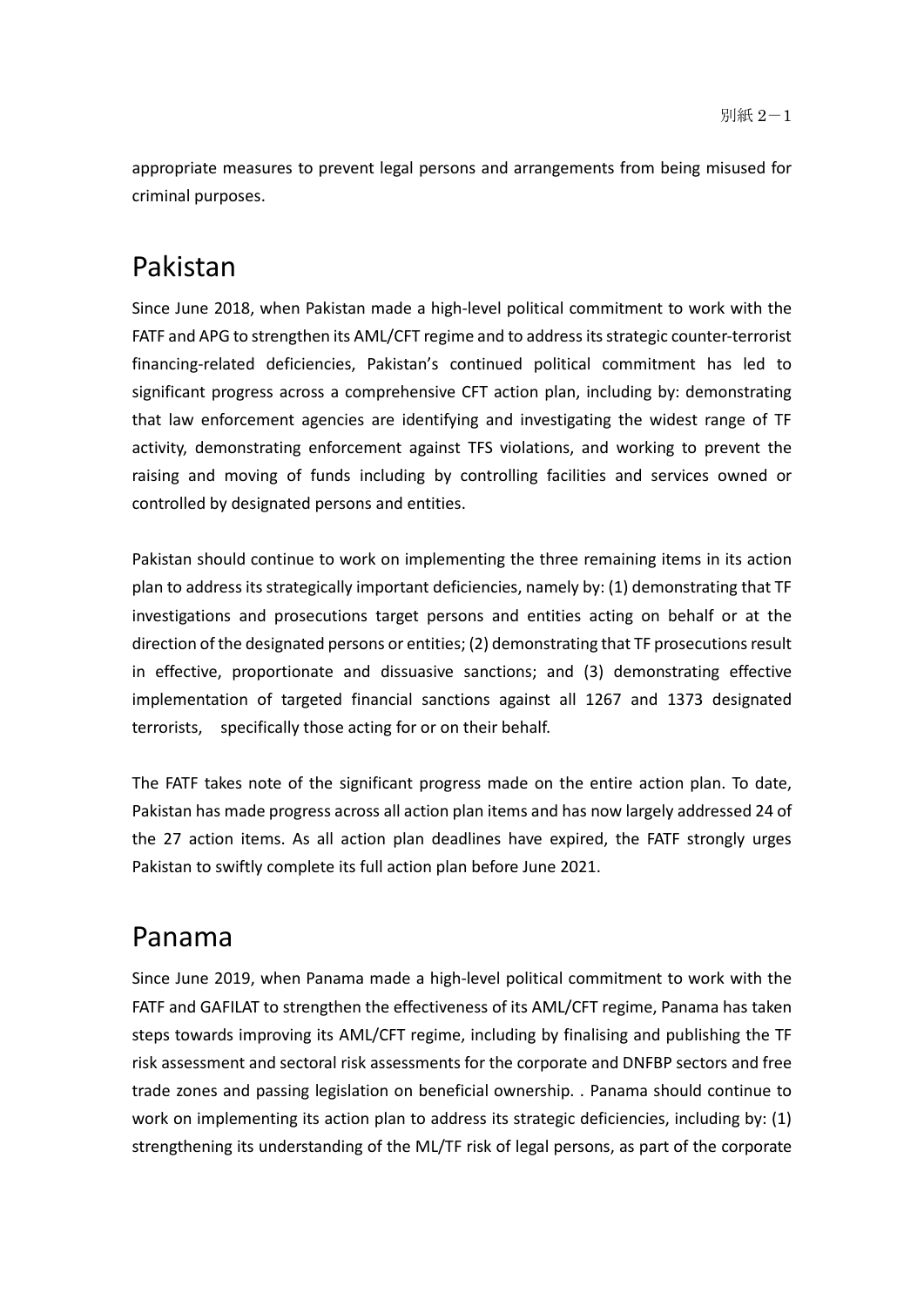sector and informing findings to its national policies to mitigate the identified risks; (2) continuing to take action to identify unlicensed money remitters, applying a risk-based approach to supervision of the DNFBP sector and ensuring effective, proportionate, and dissuasive sanctions again AML/CFT violations; (3) ensuring adequate verification, of up-todate beneficial ownership information by obliged entities and timely access by competent authorities, establishing an effective mechanisms to monitor the activities of offshore entities, assessing the existing risks of misuse of legal persons and arrangements to define and implement specific measures to prevent the misuse of nominee shareholders and directors; and (4) continuing to use FIU products for ML investigations, demonstrating its ability to investigate and prosecute ML involving foreign tax crimes and continuing to provide constructive and timely international cooperation for such offences, and continuing to focus on ML investigations in relation to high-risk areas.

The FATF notes Panama's continued progress across its action plan, however all deadlines have now expired and work remains. The FATF encourages Panama to continue to work on implementing its action plan to address the above-mentioned strategic deficiencies as soon as possible.

### Senegal

 In February 2021, Senegal made a high-level political commitment to work with the FATF and GIABA to strengthen the effectiveness of its AML/CFT regime. Since the completion of its MER in 2018, Senegal has made progress on a number of its MER recommended actions to improve technical compliance and effectiveness, including by adopting a National Strategy for AML/CFT and an Operational Plan to implement the Strategy. Senegal will work to implement its action plan, including by: (1) ensuring consistent understanding of ML/TF risks (in particular related to the DNFBP sector) across relevant authorities through training and outreach; (2) seeking MLA and other forms of international cooperation in line with its risk profile; (3) ensure that Financial Institutions and DNFBPs are subject to adequate and effective supervision; (4) updating and maintaining comprehensive beneficial ownership information and strengthening the system of sanctions for violations of transparency obligations; (5) continuing to enhance the FIU's human resources to ensure that it maintains effective operational analysis capacities; (6) demonstrate that efforts aimed at strengthening detection mechanisms and reinforcing the capability to conduct ML/predicate offences investigations and prosecutions activities are sustained consistently in line with the Senegal's risk profile; (7) establishing comprehensive and standardised policies and procedures for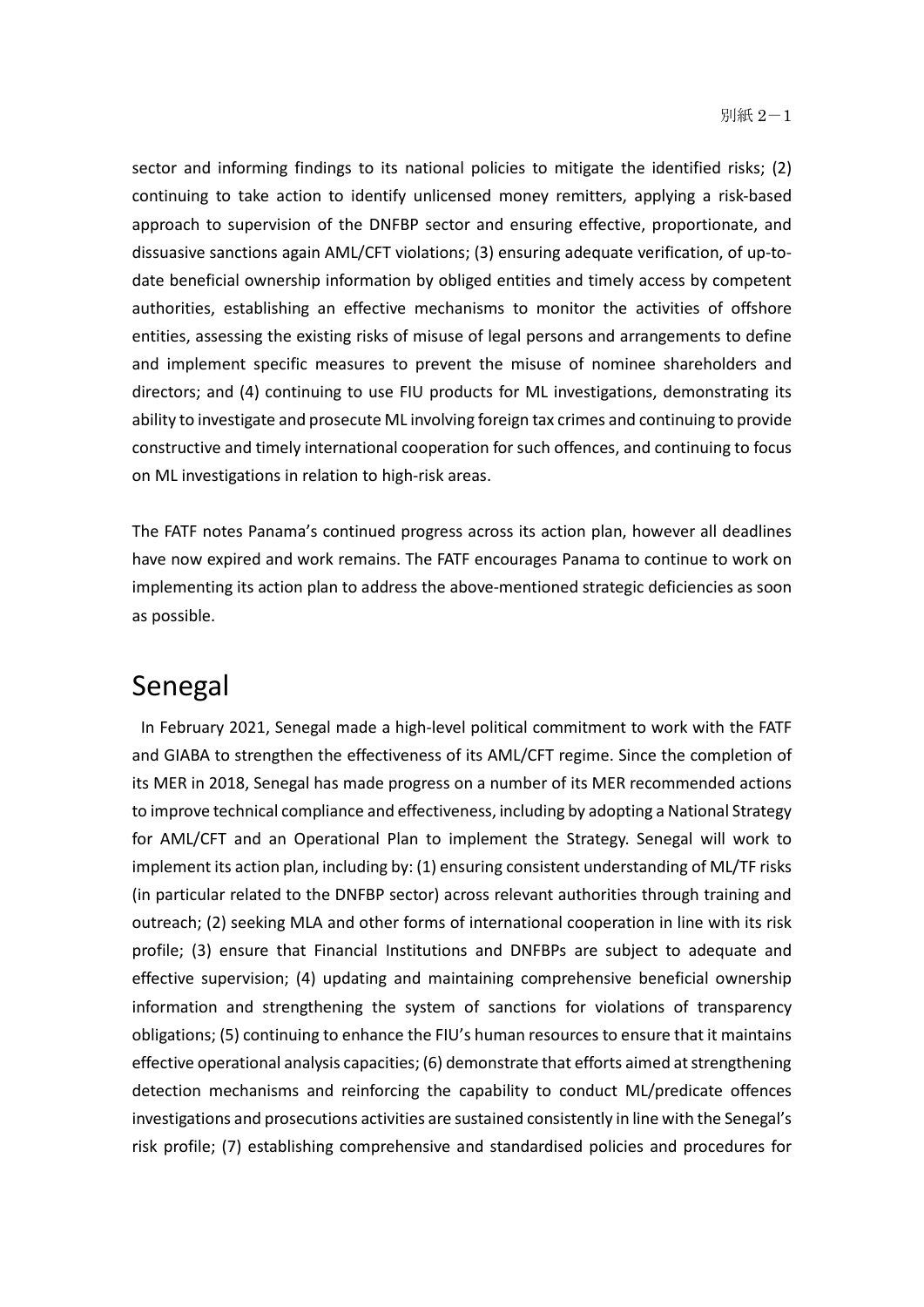identifying, tracing, seizing and confiscating proceeds and instrumentalities of crime in line with its risk profile; (8) strengthening the authorities understanding of TF risks and enhancing capacity and support for LEAs and prosecutorial authorities involved in TF in line with the 2019 TF National Strategy; and (9) implementing an effective targeted financial sanctions regime related to terrorist financing and proliferation financing as well as riskbased monitoring and supervision of NPOs.

# Syria

Since February 2010, when Syria made a high-level political commitment to work with the FATF and MENAFATF to address its strategic AML/CFT deficiencies, Syria has made progress to improve its AML/CFT regime. In June 2014, the FATF determined that Syria had substantially addressed its action plan at a technical level, including by criminalising terrorist financing and establishing procedures for freezing terrorist assets. While the FATF determined that Syria has completed its agreed action plan, due to the security situation, the FATF has been unable to conduct an on-site visit to confirm whether the process of implementing the required reforms and actions has begun and is being sustained. The FATF will continue to monitor the situation, and will conduct an on-site visit at the earliest possible date.

# Uganda

Since February 2020, when Uganda made a high-level political commitment to work with the FATF and ESAAMLG to strengthen the effectiveness of its AML/CFT regime, Uganda has taken some steps towards improving its AML/CFT regime, including by adopting the National AML/CFT Strategy in September 2020. Uganda should continue to work to implement its action plan to address its strategic deficiencies, including by: (1) seeking international cooperation in line with the country's risk profile; (2) developing and implementing riskbased supervision to FIs and DNFBPs; (3) ensuring that competent authorities have timely access to accurate basic and beneficial ownership information for legal entities; (4) demonstrating LEAs and judicial authorities apply the ML offence consistent with the identified risks; (5) establishing and implementing policies and procedures for identifying, tracing, seizing and confiscating proceeds and instrumentalities of crime; (6) demonstrating that LEAs conduct TF investigations and pursue prosecutions commensurate with Uganda's TF risk profile; (7) addressing the technical deficiencies in the legal framework to implement PF-related TFS and implementing a risk based approach for supervision of its NPO sector to